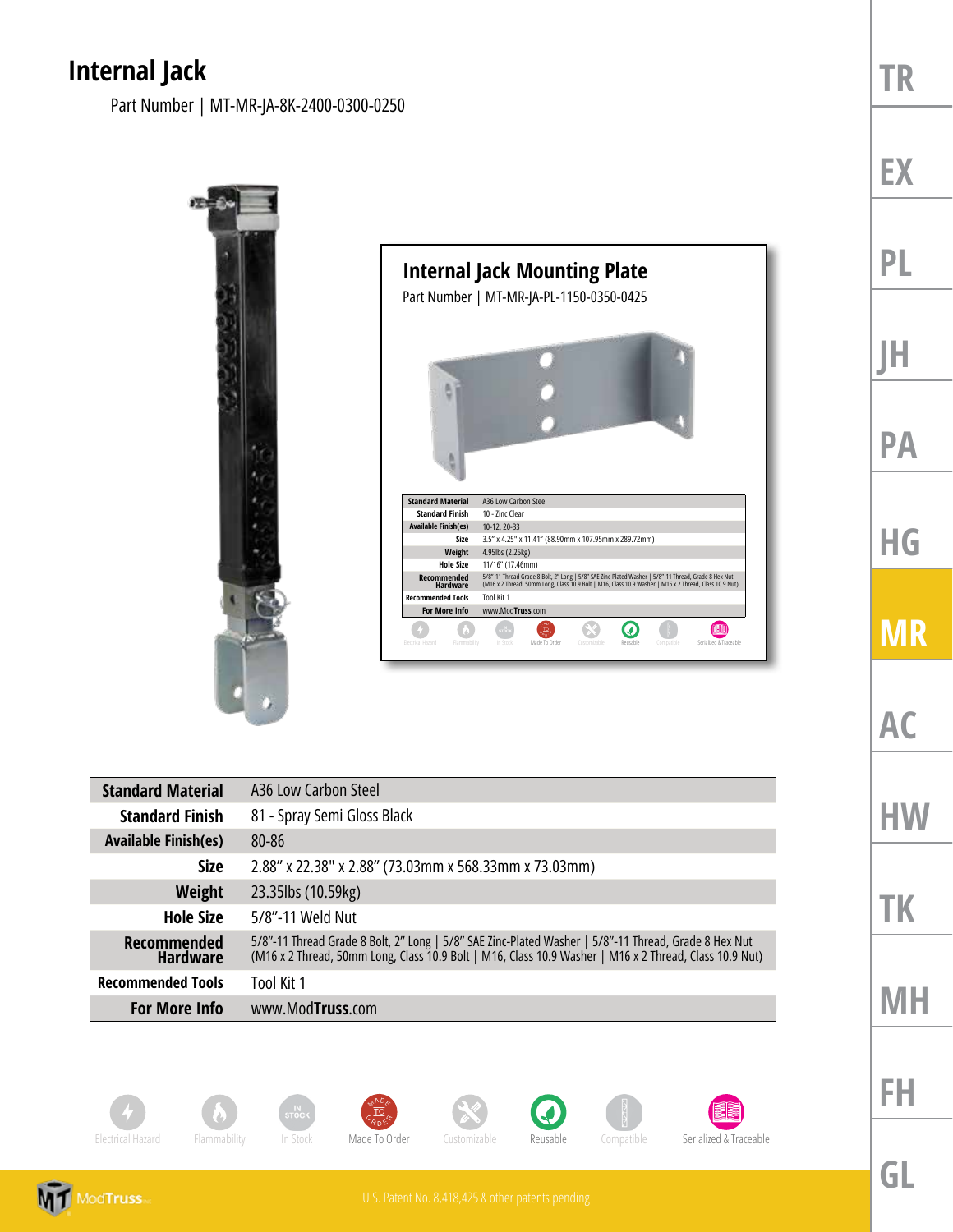## **Series | MR Motion & Rigging**

Product Number | MT-MR-JA-XX-XXXX-XXXX-XXXX



**MT** ModTruss<sub>MC</sub>